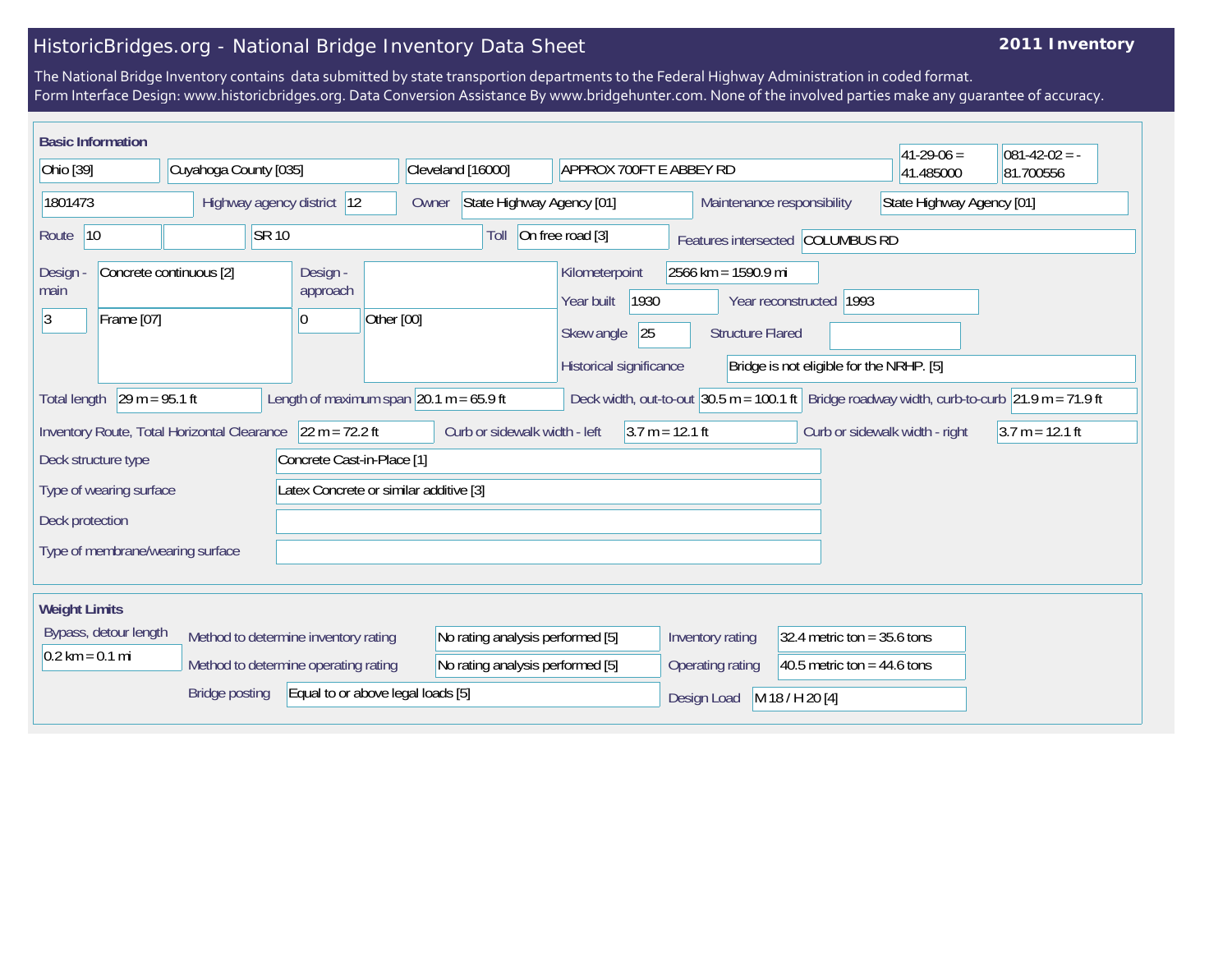| <b>Functional Details</b>                                                                                                                |                                                      |                                                         |                                                                                 |  |  |  |  |  |  |
|------------------------------------------------------------------------------------------------------------------------------------------|------------------------------------------------------|---------------------------------------------------------|---------------------------------------------------------------------------------|--|--|--|--|--|--|
| Average daily truck traffi 3<br>Average Daily Traffic<br>13350                                                                           | Year 2007<br>%                                       | Future average daily traffic                            | 18530<br>2027<br>Year                                                           |  |  |  |  |  |  |
| Minor Arterial (Urban) [16]<br>Road classification<br>Approach roadway width<br>Lanes on structure $\vert 6 \vert$<br>$21.9 m = 71.9 ft$ |                                                      |                                                         |                                                                                 |  |  |  |  |  |  |
| Type of service on bridge Highway-pedestrian [5]<br>Direction of traffic $2 - way$ traffic $[2]$<br>Bridge median                        |                                                      |                                                         |                                                                                 |  |  |  |  |  |  |
| No parallel structure exists. [N]<br>Parallel structure designation                                                                      |                                                      |                                                         |                                                                                 |  |  |  |  |  |  |
| Type of service under bridge                                                                                                             | Highway, with or without ped Lanes under structure 4 | Navigation control                                      | Not applicable, no waterway. [N]                                                |  |  |  |  |  |  |
| Navigation vertical clearanc<br>$0 = N/A$                                                                                                |                                                      | Navigation horizontal clearance $ 0 = N/A $             |                                                                                 |  |  |  |  |  |  |
| Minimum navigation vertical clearance, vertical lift bridge                                                                              |                                                      | Minimum vertical clearance over bridge roadway          | $99.99 m = 328.1 ft$                                                            |  |  |  |  |  |  |
| Minimum lateral underclearance reference feature Highway beneath structure [H]                                                           |                                                      |                                                         |                                                                                 |  |  |  |  |  |  |
| Minimum lateral underclearance on right $0.3$ m = 1.0 ft                                                                                 |                                                      | Minimum lateral underclearance on left $0.3$ m = 1.0 ft |                                                                                 |  |  |  |  |  |  |
| Minimum Vertical Underclearance $ 4.45 \text{ m} = 14.6 \text{ ft} $                                                                     |                                                      |                                                         | Minimum vertical underclearance reference feature Highway beneath structure [H] |  |  |  |  |  |  |
| Appraisal ratings - underclearances Basically intolerable requiring high priority of corrrective action [3]                              |                                                      |                                                         |                                                                                 |  |  |  |  |  |  |
| <b>Repair and Replacement Plans</b>                                                                                                      |                                                      |                                                         |                                                                                 |  |  |  |  |  |  |
| Type of work to be performed                                                                                                             | Work done by                                         |                                                         |                                                                                 |  |  |  |  |  |  |
|                                                                                                                                          | Bridge improvement cost                              | Roadway improvement cost                                |                                                                                 |  |  |  |  |  |  |
|                                                                                                                                          | Length of structure improvement                      |                                                         | Total project cost                                                              |  |  |  |  |  |  |
|                                                                                                                                          | Year of improvement cost estimate                    |                                                         |                                                                                 |  |  |  |  |  |  |
|                                                                                                                                          | Border bridge - state                                |                                                         | Border bridge - percent responsibility of other state                           |  |  |  |  |  |  |
|                                                                                                                                          | Border bridge - structure number                     |                                                         |                                                                                 |  |  |  |  |  |  |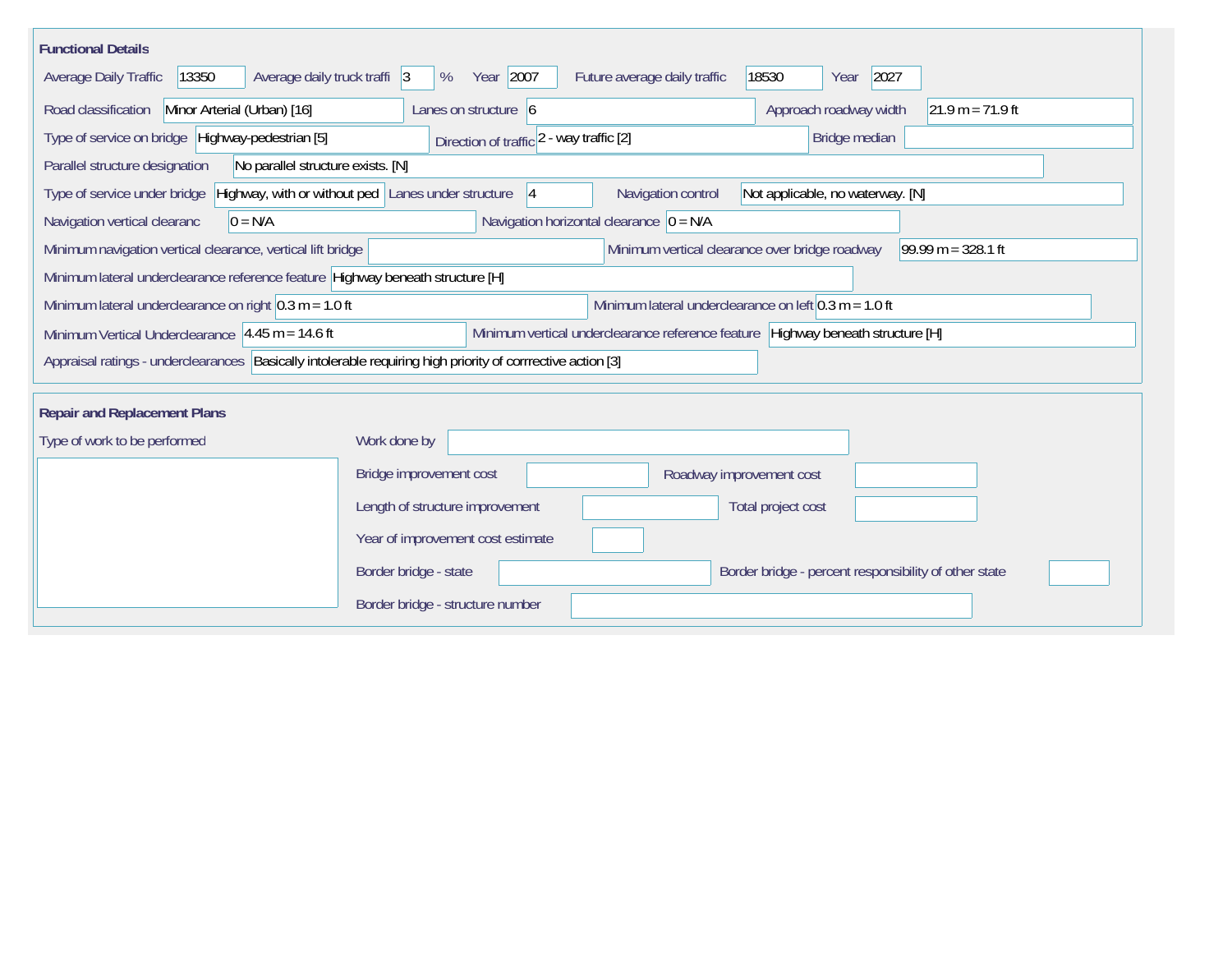| <b>Inspection and Sufficiency</b>                                                                 |                                                         |                                          |                                                                         |                           |  |  |  |  |  |
|---------------------------------------------------------------------------------------------------|---------------------------------------------------------|------------------------------------------|-------------------------------------------------------------------------|---------------------------|--|--|--|--|--|
| Structure status<br>Open, no restriction [A]                                                      |                                                         | Appraisal ratings -<br>structural        | Equal to present minimum criteria [6]                                   |                           |  |  |  |  |  |
| Condition ratings - superstructur                                                                 | Satisfactory [6]                                        | Appraisal ratings -<br>roadway alignment | Equal to present desirable criteria [8]                                 |                           |  |  |  |  |  |
| Condition ratings - substructure                                                                  | Satisfactory [6]                                        | Appraisal ratings -                      | Basically intolerable requiring high priority of corrrective action [3] |                           |  |  |  |  |  |
| Condition ratings - deck                                                                          | Satisfactory [6]                                        | deck geometry                            |                                                                         |                           |  |  |  |  |  |
| Scour                                                                                             | Bridge not over waterway. [N]                           |                                          |                                                                         |                           |  |  |  |  |  |
| Channel and channel protection                                                                    | Not applicable. [N]                                     |                                          |                                                                         |                           |  |  |  |  |  |
| Appraisal ratings - water adequacy                                                                | N/A [N]                                                 |                                          | Status evaluation                                                       | Functionally obsolete [2] |  |  |  |  |  |
| Pier or abutment protection                                                                       |                                                         |                                          | Sufficiency rating                                                      | 90.6                      |  |  |  |  |  |
| Culverts                                                                                          | Not applicable. Used if structure is not a culvert. [N] |                                          |                                                                         |                           |  |  |  |  |  |
| Traffic safety features - railings                                                                |                                                         |                                          | Inpected feature meets currently acceptable standards. [1]              |                           |  |  |  |  |  |
| Traffic safety features - transitions                                                             |                                                         |                                          | Inpected feature meets currently acceptable standards. [1]              |                           |  |  |  |  |  |
| Traffic safety features - approach guardrail                                                      |                                                         |                                          | Inpected feature meets currently acceptable standards. [1]              |                           |  |  |  |  |  |
| Traffic safety features - approach guardrail ends                                                 |                                                         |                                          | Inpected feature meets currently acceptable standards. [1]              |                           |  |  |  |  |  |
| October 2010 [1010]<br> 12<br><b>Months</b><br>Inspection date<br>Designated inspection frequency |                                                         |                                          |                                                                         |                           |  |  |  |  |  |
| Underwater inspection                                                                             | Not needed [N]                                          | Underwater inspection date               |                                                                         |                           |  |  |  |  |  |
| Fracture critical inspection                                                                      | Not needed [N]                                          | Fracture critical inspection date        |                                                                         |                           |  |  |  |  |  |
| Other special inspection                                                                          | Not needed [N]                                          | Other special inspection date            |                                                                         |                           |  |  |  |  |  |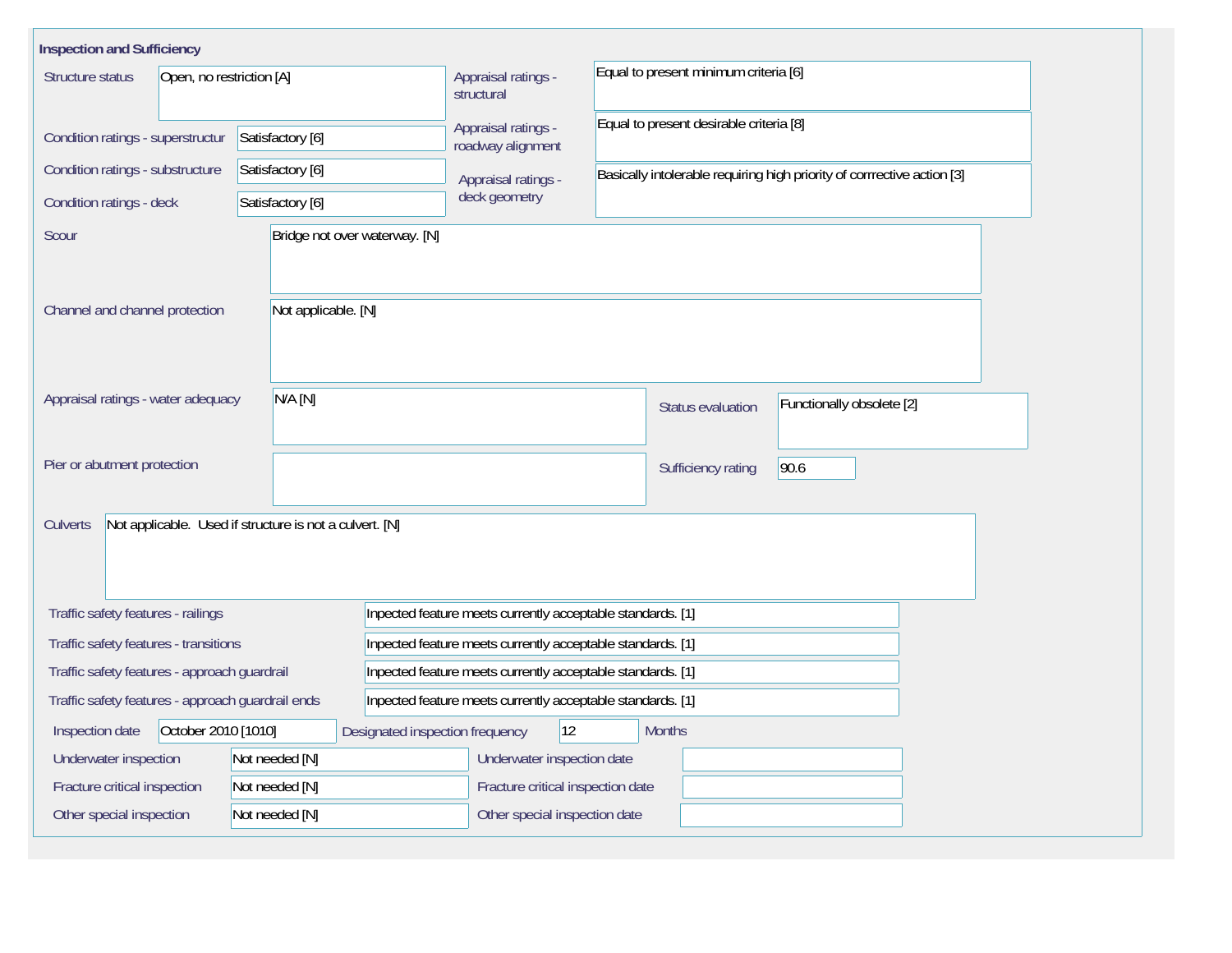| Unit of Measure: English<br>Structure File Number 1801473<br>Sufficiency Rating: 90.8 fo |                                       |                              | <b>Bridge Inventory Information</b><br>Inventory Bridge Number: CUY 00010 1594<br>ON COLUMBUS RD |                                           |                                   | Report Date 09/18/2012 BM-191 Page: 1 of 2<br>BR. Type CONCRETE / FRAME / CONTINUOUS<br>Date of Last Inventory Update: 10/31/2011 |  |  |  |
|------------------------------------------------------------------------------------------|---------------------------------------|------------------------------|--------------------------------------------------------------------------------------------------|-------------------------------------------|-----------------------------------|-----------------------------------------------------------------------------------------------------------------------------------|--|--|--|
| District: 12                                                                             |                                       | County CUYAHOGA              |                                                                                                  | (101) Location: APPROX 700FT E ABBEY RD   |                                   | (102) Facility Carried: SR 10                                                                                                     |  |  |  |
| (2) FIPS Code: CLEVELAND                                                                 |                                       | (10) Temporary: N            |                                                                                                  | (103) Route On Bridge: STATE (ODOT)       |                                   | (104) Route Under Bridge: MUNICIPAL                                                                                               |  |  |  |
| (9) Direction of Traffic: 2-WAY TRAFFIC                                                  |                                       | (11) Truck Network: N        |                                                                                                  | $(12)$ Parallel: N                        |                                   |                                                                                                                                   |  |  |  |
| (95) Insp: OHIO TRAN DEPT (96) Maint: OHIO TRAN DEPT (97) Routine: CITY/LOC              |                                       |                              |                                                                                                  | (100) Type Serv: (On): HIGHWAY/PEDESTRIAN |                                   | (Under): HIGHWAY, WITH OR WIT                                                                                                     |  |  |  |
|                                                                                          | <b>Inventory Route Data</b>           |                              | (63) Main Spans Number: 3                                                                        | Type: CONCRETE / FRAME / CONTINUOUS       |                                   |                                                                                                                                   |  |  |  |
| (3) Route On/Under: ON                                                                   | Hwy Sys: STATE HIGHWAY                |                              | Approach Spans Number: 0                                                                         | Type: NONE / NONE / NONE                  |                                   |                                                                                                                                   |  |  |  |
| Route No.: 00010<br>Dir:                                                                 | <b>Des: MAINLINE</b>                  | Pref:                        | Total Spans: 3                                                                                   | (65) Max Span: 66 Ft                      |                                   | (66) Overall Leng: 95 Ft                                                                                                          |  |  |  |
| (4) Feature Intersected: COLUMBUS RD                                                     |                                       |                              | (70) Substructure                                                                                | (71) Foundation and Scour Information     |                                   |                                                                                                                                   |  |  |  |
| (5) County: CUY<br>Mileage: 1594                                                         | Special Desig:                        |                              | Abut-Rear Matl: CONCRETE                                                                         | Type: GRAVITY                             |                                   | Fnd: OTHER                                                                                                                        |  |  |  |
| (6) Avg. Daily Traffic(ADT): 11,960                                                      | (7) ADT Year: 2010                    |                              | Abut-Fwd Matl: CONCRETE                                                                          | Type: GRAVITY                             |                                   | Fnd: OTHER                                                                                                                        |  |  |  |
| (8) Truck Traf: 750 (14) NHS: NO - X                                                     | $(15)$ Corridor: N                    |                              | Pier-Pred Matl: CONCRETE                                                                         | <b>Type: CAPPED COLUMN</b>                |                                   | Fnd: OTHER                                                                                                                        |  |  |  |
| (16) Functional Class: MINOR ARTERIAL-URBAN                                              |                                       |                              | (19) Strahnt: Not Applicable Pier-Other Matl: NONE                                               | Type: <b>NONE</b>                         |                                   | Fnd: NONE/NOT APPLICABLE (SUCH AS CULVERTS)                                                                                       |  |  |  |
|                                                                                          | <b>Intersected Route Data</b>         |                              | Pier-Other Matl: NONE                                                                            | Type: NONE                                |                                   | Fnd: NONE/NOT APPLICABLE (SUCH AS CULVERTS)                                                                                       |  |  |  |
| (22) Route On/Under: UNDER                                                               | <b>Hwy Sys: MUNICIPAL STREET</b>      |                              | No of Piers Predominate: 02                                                                      | Other: NN                                 |                                   | Other: NN                                                                                                                         |  |  |  |
| Route No.: COLRD Dir:                                                                    | Des: 1                                | Pref:                        | (86) Stream Velocity: NNN                                                                        | (74) Scour: BRIDGE NOT OVER WATERWAY      |                                   |                                                                                                                                   |  |  |  |
| (23) Feature Intersected: SR-10 LORAIN AVE                                               |                                       |                              | (189) Dive: N Freq: 0                                                                            | Probe: N Freq: 0                          |                                   | (75) Chan Prot: N/A                                                                                                               |  |  |  |
| (24) County: CLE<br>Mileage: 4026                                                        | Special Desig: S                      |                              | (189) Date of last Dive Insp:                                                                    | (152) Drainage Area: NNN Sq Mi            |                                   |                                                                                                                                   |  |  |  |
| (25) Avg. Daily Traffic(ADT): 1,000                                                      | (26) ADT Year: 1973                   |                              |                                                                                                  |                                           | <b>Clearance Under the Bridge</b> |                                                                                                                                   |  |  |  |
| (27) Truck Traf: <b>0</b><br>(28) NHS: NO - X                                            | $(29)$ Corridor: N                    |                              | (156) Min. Horiz Under Clear:                                                                    | <b>NC: 0.0 Ft</b>                         |                                   | Card: 55.0 Ft                                                                                                                     |  |  |  |
| (30) Functional Class: LOCAL ROAD-URBAN                                                  |                                       | (36) Strahnt: Not Applicable | 157) Prac Max Vrt Under Clear:                                                                   | 16.6 Ft                                   |                                   |                                                                                                                                   |  |  |  |
|                                                                                          | <b>Clearance On the Bridge</b>        |                              | (77) Min Vert Under Clear:                                                                       | <b>NC: 0.0 Ft</b>                         |                                   | Card: 14.6 Ft                                                                                                                     |  |  |  |
| (154) Min Hriz on Bridge:                                                                | <b>NC: 0.0 Ft</b>                     | Card: 72.0 Ft                | (78) Min Lat Under Clear:                                                                        | NC: 0.0 / 0.0 Ft                          |                                   | Card: 1.0 / 1.0 Ft                                                                                                                |  |  |  |
| (155) Prac Max Vert On Brg:                                                              | 9999.9 Ft                             |                              | <b>Load Rating Information</b>                                                                   |                                           |                                   | (88-89) Appraisal                                                                                                                 |  |  |  |
| (67) Min Vrt Clr On Brg:                                                                 | <b>NC: 0.0 Ft</b>                     | Card: 9999.9 Ft              | (48) Design Load: H/20                                                                           |                                           | (Including calculated Items)      |                                                                                                                                   |  |  |  |
| (80) Min Latl Clr:                                                                       | NC: 0.0 / 0.0 Ft                      | Card: 6.0 / 6.0 Ft           | (83) Operating: 37 Ton                                                                           |                                           |                                   |                                                                                                                                   |  |  |  |
| (81) Vrt Clr Lft:                                                                        | $0.0$ Ft                              |                              | Inventory: 27 Ton                                                                                |                                           |                                   |                                                                                                                                   |  |  |  |
|                                                                                          | <b>Structure Information</b>          |                              | Ohio Percent of Legal Load 150                                                                   |                                           | (88) Waterway Adequacy N          |                                                                                                                                   |  |  |  |
| (38) Bypass Length: 01 Miles                                                             |                                       |                              | Year of Rating: 2010                                                                             |                                           | (89) Approach Alignment 8         |                                                                                                                                   |  |  |  |
| (39) Latitude: 41 Deg 29.1 Min                                                           | Longitude: 81 Deg 42.0 Min            |                              | (84) Analysis: ENGINEERING JUDGEMENT [DEFAULT]<br>Calc Gen Appraisal: 6                          |                                           |                                   |                                                                                                                                   |  |  |  |
| (40) Toll: ON FREE ROAD                                                                  |                                       |                              | (85) Rate Soft: NO SOFTWARE USED Analyzed by:<br>Calc Deck Geometry: 3                           |                                           |                                   |                                                                                                                                   |  |  |  |
| (41) Date Built: 07/01/1930                                                              | (42) Major Rehabilitation: 12/29/1993 |                              | Calc Underclearance: 3<br>Analysis on Bars: NOT ON BARS [DEFAULT]                                |                                           |                                   |                                                                                                                                   |  |  |  |
| (43) No. Lanes On: 6                                                                     | No. Lanes Under: 4                    |                              |                                                                                                  |                                           | <b>Approach Information</b>       |                                                                                                                                   |  |  |  |
| (44) Horiz Curve: Deg. Min.                                                              | (45) Skew: 25 Deg                     |                              | (109) Approach Guardrail: OTHER                                                                  |                                           |                                   |                                                                                                                                   |  |  |  |
| (49) App. Rdw Width: 72 Ft                                                               | (50) Brg. Rdw Width: 72.0 Ft          |                              | (110) Approach Pavement: BITUMINOUS                                                              |                                           | $(111)$ Grade: FAIR               |                                                                                                                                   |  |  |  |
| (51) Deck Width: 100.0 Ft                                                                | Deck Area: 9505 Sq. Ft                |                              |                                                                                                  |                                           | <b>Culvert Information</b>        |                                                                                                                                   |  |  |  |
| (52) Median Type: NONE / NON BARRIE / NO JOINT                                           |                                       |                              | (131) Culvert Type: NONE/NOT APPLICBLE                                                           |                                           | (127) Length: 0.0 Ft              |                                                                                                                                   |  |  |  |
| (53) Bridge Median: NO MEDIAN                                                            |                                       |                              | (129) Depth of Fill: 0.0 Ft                                                                      |                                           | (130) Headwalls: <b>NONE</b>      |                                                                                                                                   |  |  |  |
| (54) Sidewalks:                                                                          | (left) $12$ Ft                        | (right) 12 Ft                |                                                                                                  |                                           | <b>General Information</b>        |                                                                                                                                   |  |  |  |
| (55) Type Curb or Sidewalks:                                                             |                                       |                              | (121) Main Member OTHER (CONCRETE RIGID FRAME)                                                   |                                           |                                   | (122) Moment Plate: NONE                                                                                                          |  |  |  |
| (Left) Matl: CONCRETE                                                                    | Type: SIDEWALK(>2')                   |                              | (169) Expansion Joint: NONE                                                                      |                                           |                                   |                                                                                                                                   |  |  |  |
| (Right) Matl: CONCRETE                                                                   | Type: SIDEWALK(>2')                   |                              | (124) Bearing Devices: OTHER/NONE                                                                |                                           |                                   |                                                                                                                                   |  |  |  |
| (56) Flared: <b>N</b>                                                                    | (57) Composite: non-composite         |                              | (126) Navigation: Control-X                                                                      | Vert Clr: 0.0 Ft                          |                                   | Horiz Clear:: 0.0 Ft                                                                                                              |  |  |  |
| (58) Railing: REINF CONCR POST & CONCR PANEL                                             |                                       |                              | (193) Spec Insp: N                                                                               | Freq: $0$                                 |                                   | Date:                                                                                                                             |  |  |  |
| (59) Deck Drainage: OTHER-NATURAL(OFF THE BRIDGE ENDS)                                   |                                       |                              | (188) Fracture Critical Insp: N<br>Freq: $0$                                                     |                                           |                                   | Date:                                                                                                                             |  |  |  |
| (60) Deck Type: REINF CONCRT (PRESTRSD, PRECAST                                          |                                       |                              | (138) Long Member: NOT APPLICABLE                                                                |                                           |                                   | (135) Hinges: NOT APPLICABLE                                                                                                      |  |  |  |
| (61) Deck Protection: External: NONE                                                     |                                       |                              | (141) Structural Steel Memb: NONE                                                                |                                           |                                   | (139) Framing: NONE                                                                                                               |  |  |  |
| Internal: NONE                                                                           |                                       |                              |                                                                                                  |                                           |                                   | Railing: NONE                                                                                                                     |  |  |  |
| (62) Wearing Surface: LATEX MODIFIED CONCRETE OVERLAY                                    |                                       |                              | Pay Wt: 0 pounds                                                                                 | Prime Loc: NONE                           |                                   | Paint: NONE                                                                                                                       |  |  |  |
| Thickness: 1.2 in<br>(119) Date of Wearing Surface: 12/29/1993                           |                                       |                              | Bridge Dedicated Name:                                                                           |                                           |                                   |                                                                                                                                   |  |  |  |
| Slope Protection: NONE-NATURAL PROTECTION(GRASS, BUSHES)                                 |                                       |                              |                                                                                                  |                                           |                                   |                                                                                                                                   |  |  |  |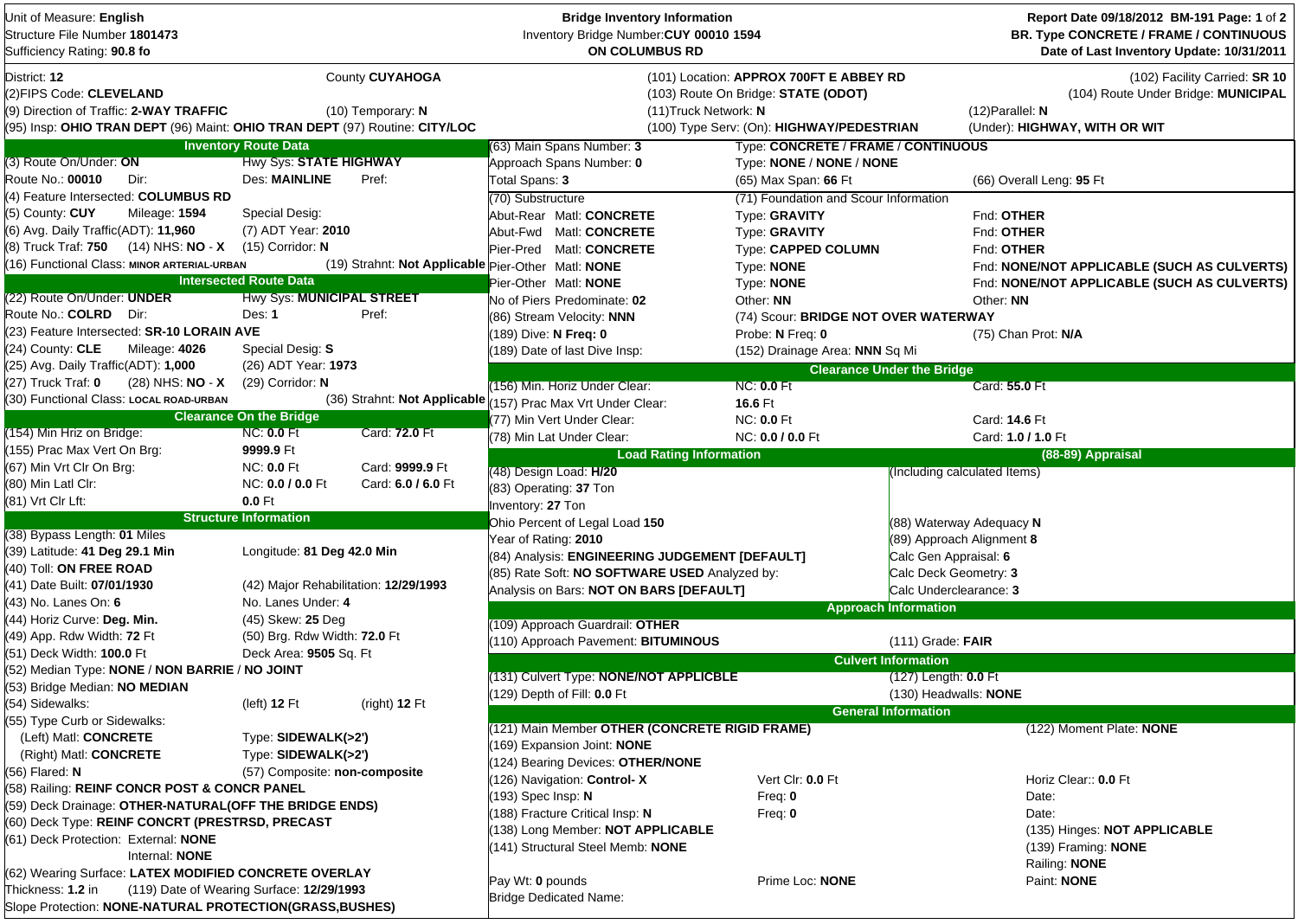| Unit of Measure: English<br>Structure File Number 1801473<br>Sufficiency Rating: 90.8 fo                                                                                                                                                                                                                                                                                    |                                                                                                                                                                                    |                                                                                                                                                                                                                                                                       |                                                                                                                     | <b>Bridge Inventory Information</b><br>Inventory Bridge Number: CUY 00010 1594<br><b>ON COLUMBUS RD</b>                                                                                              |                                 |                                                                                                                                                                      | Report Date 09/18/2012 BM-191 Page: 2 of 2<br><b>BR. Type CONCRETE/FRAME/CONTINUOUS</b><br>Date of Last Inventory Update: 10/31/2011 |  |  |  |
|-----------------------------------------------------------------------------------------------------------------------------------------------------------------------------------------------------------------------------------------------------------------------------------------------------------------------------------------------------------------------------|------------------------------------------------------------------------------------------------------------------------------------------------------------------------------------|-----------------------------------------------------------------------------------------------------------------------------------------------------------------------------------------------------------------------------------------------------------------------|---------------------------------------------------------------------------------------------------------------------|------------------------------------------------------------------------------------------------------------------------------------------------------------------------------------------------------|---------------------------------|----------------------------------------------------------------------------------------------------------------------------------------------------------------------|--------------------------------------------------------------------------------------------------------------------------------------|--|--|--|
|                                                                                                                                                                                                                                                                                                                                                                             |                                                                                                                                                                                    | <b>General Information (Continued)</b>                                                                                                                                                                                                                                |                                                                                                                     |                                                                                                                                                                                                      |                                 | <b>Original Plans Information</b>                                                                                                                                    |                                                                                                                                      |  |  |  |
| (---) Hist Significance: NOT HISTORIC<br>---) Hist Builder: OHIO STATE HIGHWAY<br><b>DEPARTMENT</b><br>(69) Hist Type: CONTINUOUS<br>(161) Special Features (see below):<br>(105) Border Bridge State: Resp % (106) SFN:<br>(90) Type Work: -<br>(90) Length: Ft<br>(90) Bridge Cost (\$1000s): 0<br>(90) Roadway Cost (\$1000s): 0<br>(90) Total Project Cost (\$1000s): 0 | <b>Proposed Improvements</b>                                                                                                                                                       | Hist Build Year: 1930<br>(90) Year:                                                                                                                                                                                                                                   | $(69)$ NBIS: Y<br><b>Programming Info</b><br>PID Number: 5543<br><b>PID Status: PROGRAM</b><br>PID Date: 12/29/1993 | 142) Fabricator:<br>(143) Contractor:<br>144) Ohio Original Construction Project No.: COUNTY<br>(---) Microfilm Reel:<br>(151) Standard Drawing:<br>Aperture Cards: Orig: N Repair: N Fabr: Y<br>10. | 2.<br>5.<br>8.                  | Plan Information Available: ONO PLANS OR INFORMATION AVAILABLE<br>(153) Repair Projects<br>3.<br>6.<br>9.                                                            |                                                                                                                                      |  |  |  |
| (91) Future ADT (On Bridge): 0                                                                                                                                                                                                                                                                                                                                              |                                                                                                                                                                                    | (92) Year of Future ADT: 2033                                                                                                                                                                                                                                         |                                                                                                                     |                                                                                                                                                                                                      | <b>Utilities</b>                |                                                                                                                                                                      | <b>Special Features</b>                                                                                                              |  |  |  |
| <b>Inspection Summary</b><br>$(I-8)$ Deck:<br>6<br>(I-32) Superstructure:<br>(I-42) Substructure:<br>6<br>I-50) Culvert:<br>I-54) Channel:<br>(I-60) Approaches:<br>6<br>I-66) General Appraisial: 6<br>I-66) Operational Status: A<br><b>Inspection Date:</b><br>(94) Desig Insp Freg:                                                                                     | Railings:<br>Transitions:<br>Guardrail:<br>Rail Ends:<br>In Depth:<br>Fracture Critical:<br>Scour Critical:<br>Critical Findings:<br>05/18/2012<br>Insp. Update Date:<br>12 Months | (I-69) Survey Items<br><b>1 MEETS CURRENT STANDARDS</b><br><b>1 MEETS CURRENT STANDARDS</b><br><b>1 MEETS CURRENT STANDARDS</b><br><b>1 MEETS CURRENT STANDARDS</b><br><b>N NONE N/A</b><br><b>N NONE N/A</b><br><b>N NONE N/A</b><br><b>N NONE N/A</b><br>08/02/2012 |                                                                                                                     | (46) Electric:<br>Gas:<br>Sanitary Sewer:<br>Telephone:<br>TV Cable:<br>Water:<br>Other:                                                                                                             | U<br>U<br>U<br>U<br>U<br>U<br>U | (161) Lighting:<br>Fencing:<br>Glare-Screen:<br>Splash-Guard:<br>Catwalks:<br>Other-Feat:<br>(184) Signs-on:<br>Signs-Under:<br>(162) Fence-Ht:<br>(163) Noise Barr: | N<br>N<br>N<br>N<br>0.0 Ft<br>N                                                                                                      |  |  |  |
| SFNs Replacing this retired bridge:<br>SFNs That where replaced by this bridge:<br>This bridge was retired and copied to:<br>The bridge was copied from:                                                                                                                                                                                                                    |                                                                                                                                                                                    |                                                                                                                                                                                                                                                                       |                                                                                                                     | <b>INV Field Bridge Marker:</b><br>INT Field Bridge Marker:                                                                                                                                          |                                 | CUY-00010-1594 -<br>CLE-COLRD-4026 -S                                                                                                                                |                                                                                                                                      |  |  |  |

## **PONTIS CoRe elements and Condition States**

|     | <b>Elem No.</b> CoRe Element Description       |               |                                    | <b>Total Quantity Unit Meas.   Condition State</b><br>Percents <sup>(*)</sup> |      |  |            |  |  |  |
|-----|------------------------------------------------|---------------|------------------------------------|-------------------------------------------------------------------------------|------|--|------------|--|--|--|
|     |                                                |               |                                    | Ш                                                                             | 2 II |  | $4 \mid 5$ |  |  |  |
| 22  | <b>CONCRETE DECK PROTECTED W/RIGID OVERLAY</b> |               | 1 IEA                              | UΙ                                                                            |      |  |            |  |  |  |
| 215 | <b>REINFORCED CONC ABUTMENT</b>                | <b>221 LF</b> |                                    | 01                                                                            |      |  | ΩI         |  |  |  |
| 234 | <b>REINFORCED CONC CAP</b>                     | <b>221 LF</b> |                                    | 01                                                                            |      |  |            |  |  |  |
| 321 | <b>IREINFORCED CONCRETE APPROACH SLAB</b>      |               | 2E                                 | 01                                                                            |      |  | n          |  |  |  |
| 331 | <b>CONCRETE BRIDGE RAILING</b>                 | 190 LF        |                                    | 01                                                                            |      |  |            |  |  |  |
|     |                                                |               | (*) Percentages Should add to 100% |                                                                               |      |  |            |  |  |  |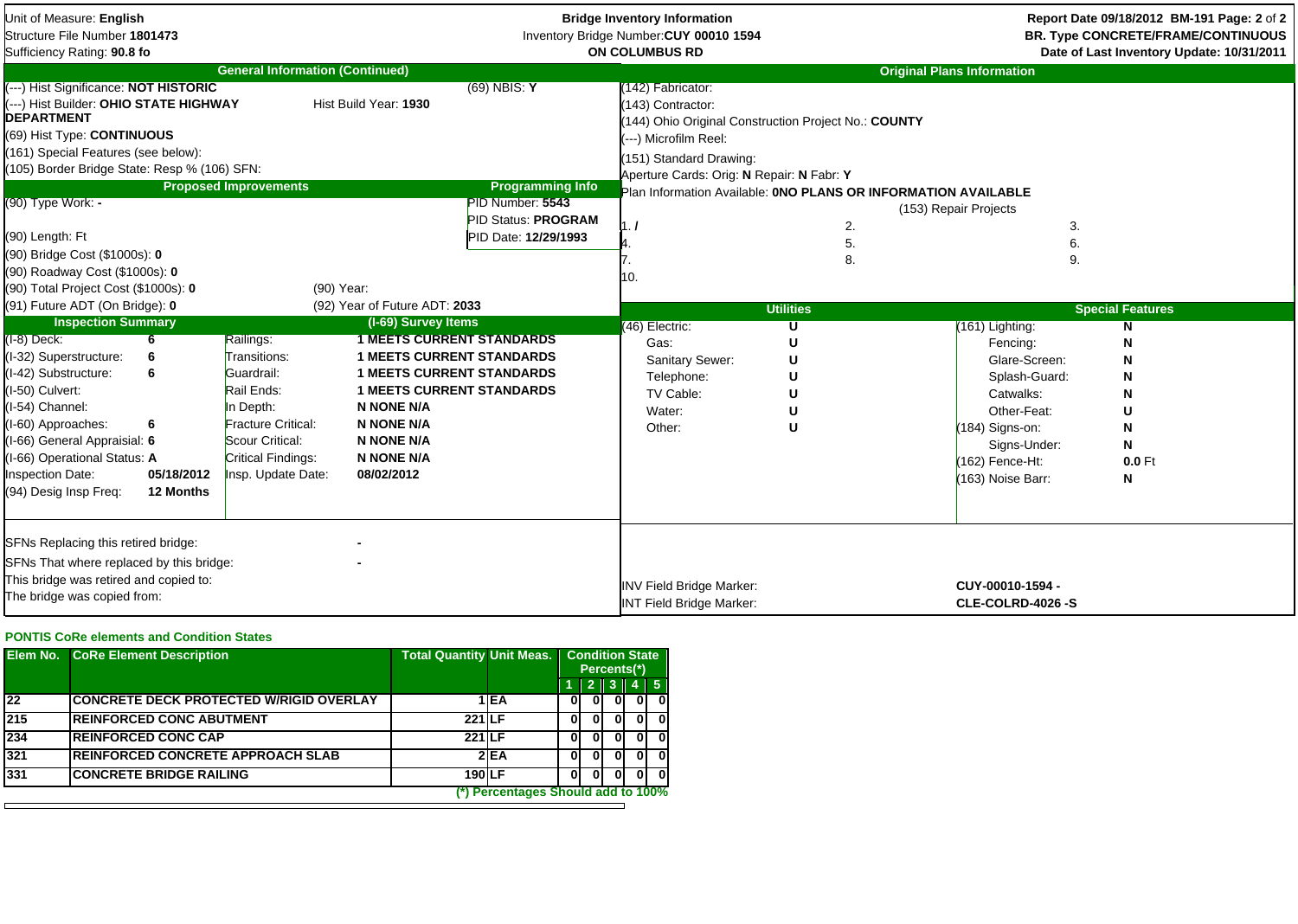## STATE OF OHIO DEPARTMENT OF TRANSPORTATION **BRIDGE INSPECTION REPORT**

BR-86 REV 02-95

| 8 0 1 4 7 3<br>1<br>Bridge Number CUY 00010 1594<br>Structure File Number<br>CO | <b>ROUTE</b>   | UNIT                |                           | <b>CLEVELAND</b> |                                |                              |                                            |                             |                | Date Built 07/01/1930 - 1993 |                               |                    |                |
|---------------------------------------------------------------------------------|----------------|---------------------|---------------------------|------------------|--------------------------------|------------------------------|--------------------------------------------|-----------------------------|----------------|------------------------------|-------------------------------|--------------------|----------------|
| District 12 Bridge Type <b>CONCRETE/FRAME/CONTINUOUS</b>                        |                | <b>Type Service</b> | $\mathbf{1}$              |                  | 51 COLUMBUS RD                 |                              |                                            |                             |                |                              |                               | <b>CUY</b>         |                |
| <b>DECK</b><br>Out/Out 100.0                                                    |                |                     |                           |                  |                                |                              |                                            |                             |                |                              | $THCK = 1.2$                  |                    |                |
| 1. Floor<br>1-REINF CONCRT (PRESTRSD 8                                          |                | $\overline{2}$      | 2. Wearing Surface        |                  |                                |                              |                                            | 3-LATEX MODIFIED CONCRET 41 |                |                              |                               |                    | $\overline{2}$ |
| 1-CONCRETE                                                                      |                | $\overline{2}$      |                           |                  |                                |                              |                                            |                             |                | W.S. Date = $12/29/1993$     |                               |                    |                |
| 1-CONCRETE<br>3. Curbs, Sidewalks, Walkways                                     | $\overline{9}$ |                     | 4. Median                 |                  |                                |                              |                                            |                             |                |                              |                               | 42                 |                |
|                                                                                 |                | 2                   |                           |                  |                                |                              |                                            |                             |                |                              |                               |                    | $\mathbf{1}$   |
| 5. Railing<br>5-REINF CONCR POST & CON 10                                       |                |                     | 6. Drainage               |                  |                                |                              | 0-OTHER-NATURAL(OFF THE                    |                             |                |                              |                               | 43                 |                |
| N-NONE 11<br>7. Expansion Joints                                                |                |                     | 8. Summary                |                  |                                |                              |                                            |                             |                |                              |                               | 44                 | 6              |
| <b>SUPERSTRUCTURE</b><br>MAX.SPAN=66                                            |                |                     |                           |                  |                                |                              |                                            |                             |                |                              |                               |                    |                |
| 9. Alignment                                                                    | 12             | 1                   | 10. Beams/Girders/Slab    |                  |                                |                              | 0-OTHER (CONCRETE RIGID                    |                             |                |                              |                               | 45                 | $\overline{2}$ |
| TOT.LGTH=95                                                                     |                | $\overline{2}$      |                           |                  |                                |                              |                                            |                             |                |                              |                               |                    |                |
| 11. Diaphragms or Crossframes                                                   | 13             |                     | 12. Joists/Stringers      |                  |                                |                              |                                            |                             |                |                              |                               | 46                 |                |
|                                                                                 |                |                     |                           |                  |                                |                              |                                            |                             |                |                              |                               |                    |                |
| 13. Floor Beams                                                                 | 14             |                     |                           |                  | 14. Floor Beam Connections     |                              |                                            |                             |                |                              |                               | 47                 |                |
| 15. Verticals                                                                   | 15             |                     | 16. Diagonals             |                  |                                |                              |                                            |                             |                |                              |                               | 48                 |                |
|                                                                                 |                |                     |                           |                  |                                |                              |                                            |                             |                |                              |                               |                    |                |
| 17. End Posts                                                                   | 16             |                     | 18. Top Chord             |                  |                                |                              |                                            |                             |                |                              |                               | 49                 |                |
|                                                                                 |                |                     |                           |                  |                                |                              |                                            |                             |                |                              |                               |                    |                |
| 19. Lower Chord                                                                 | 17             |                     | 20. Lower Lateral Bracing |                  |                                |                              |                                            |                             |                |                              |                               | 50                 |                |
| 21. Top Lateral Bracing                                                         |                |                     | 22. Sway Bracing          |                  |                                |                              |                                            |                             |                |                              |                               |                    |                |
|                                                                                 | 18             |                     |                           |                  |                                |                              |                                            |                             |                |                              | 0-OTHER                       | 51                 |                |
| 23. Portals                                                                     | 19             |                     | 24. Bearing Devices       |                  |                                |                              |                                            |                             |                |                              | N-NONE 52                     |                    |                |
|                                                                                 |                |                     |                           |                  |                                |                              |                                            |                             |                |                              |                               |                    |                |
| 25. Arch                                                                        | 20             |                     |                           |                  | 26. Arch Columns or Hangers    |                              |                                            |                             |                |                              |                               | 53                 |                |
|                                                                                 |                |                     |                           |                  |                                |                              | $TYPE = N-NONE$                            |                             |                |                              |                               |                    |                |
| 27. Spandrel Walls                                                              | 21             |                     |                           |                  | 28. Protective Coating System  |                              | $DATE =$                                   |                             |                |                              |                               | 54                 |                |
| 29. Pins/Hangers/Hinges                                                         | 22             |                     |                           |                  | 30. Fatigue Prone Connections  |                              |                                            |                             |                |                              |                               | 55                 |                |
|                                                                                 |                |                     |                           |                  |                                |                              |                                            |                             |                |                              |                               |                    |                |
| 31. Live Load Response                                                          | 23             | S                   | 32. Summary               |                  |                                |                              |                                            |                             |                |                              |                               | 56                 | 6              |
| <b>SUBSTRUCTURE</b><br>2-CONCRETE                                               |                |                     |                           |                  | PIERS=2                        |                              |                                            |                             |                | $SPANS = 3$                  |                               |                    |                |
| 2-CONCRETE 24<br>33. Abutments                                                  |                | $\overline{a}$      | 34. Abutment Seats        |                  |                                |                              |                                            |                             |                |                              |                               | 57                 | $\mathbf{1}$   |
|                                                                                 |                | 2                   |                           |                  |                                |                              |                                            |                             |                |                              |                               |                    | $\mathbf{1}$   |
| $\text{TYPE} = 2\text{-CONCRETE } 25$<br>35. Piers                              |                |                     | 36. Pier Seats            |                  |                                |                              |                                            | ABUTMENT:=OTHER / OTHER     |                |                              |                               | 58                 |                |
| 37. Backwalls                                                                   |                | $\overline{2}$      | 38. Wingwalls             |                  |                                |                              |                                            |                             |                |                              |                               |                    | $\overline{2}$ |
|                                                                                 | 26             |                     |                           |                  |                                |                              |                                            |                             |                |                              |                               | 59                 |                |
| 39. Fenders and Dolphins                                                        | 27             | 40. Scour           |                           |                  |                                |                              | N-BRIDGE NOT OVER WATERW 60                |                             |                |                              |                               |                    |                |
|                                                                                 |                |                     |                           |                  |                                |                              |                                            |                             |                |                              |                               |                    | 6              |
| 41. Slope Protection<br>N-NONE 28                                               |                |                     | 42. Summary               |                  |                                |                              | DIVE DT=N/A                                |                             |                |                              |                               | 62                 |                |
| <b>CULVERTS</b>                                                                 |                |                     |                           |                  |                                |                              |                                            |                             |                |                              |                               |                    |                |
| 43. General                                                                     | 29             |                     | 44. Alignment             |                  |                                |                              |                                            |                             |                |                              |                               | 63                 |                |
|                                                                                 |                |                     |                           |                  |                                |                              |                                            |                             |                |                              |                               |                    |                |
| 45. Shape                                                                       | 30             |                     | 46. Seams                 |                  |                                |                              |                                            |                             |                |                              |                               | 64                 |                |
| 47. Headwalls or Endwalls                                                       | 31             |                     | 48. Scour                 |                  |                                |                              |                                            |                             |                |                              |                               | 65                 |                |
|                                                                                 |                |                     |                           |                  |                                |                              |                                            |                             |                |                              |                               |                    |                |
| 49.                                                                             | 32             |                     | 50. Summary               |                  |                                |                              |                                            |                             |                |                              |                               | 66                 |                |
| <b>CHANNEL</b>                                                                  |                |                     |                           |                  |                                |                              |                                            |                             |                |                              | X-N/A                         |                    |                |
| 51. Alignment                                                                   | 33             |                     | 52. Protection            |                  |                                |                              |                                            |                             |                |                              |                               | 67                 |                |
|                                                                                 |                |                     |                           |                  |                                |                              |                                            |                             |                |                              |                               |                    |                |
| 53. Waterway Adequacy<br><b>APPROACHES</b>                                      | 34             |                     | 54. Summary               |                  |                                |                              |                                            |                             |                |                              |                               | 68                 |                |
|                                                                                 |                | 2                   |                           |                  |                                |                              |                                            |                             |                |                              |                               |                    | -1             |
| 55. Pavement<br>2-BITUMINOUS 35                                                 |                |                     | 56. Approach Slabs        |                  |                                |                              |                                            |                             |                |                              |                               | 69                 |                |
| 57. Guardrail<br>0-OTHER 36                                                     |                | 2                   | 58. Relief Joints         |                  |                                |                              |                                            |                             |                |                              |                               | 70                 |                |
|                                                                                 |                |                     |                           |                  |                                |                              |                                            |                             |                |                              |                               |                    | 6              |
| 59. Embankment<br><b>BRDG.WIDTH=72.0 37</b>                                     |                |                     | 60. Summary               |                  |                                |                              | PCT.LEGAL=150                              |                             |                |                              |                               | 71                 |                |
| <b>GENERAL</b>                                                                  |                |                     |                           |                  |                                |                              |                                            | ROUTINE.RESP: 4-CITY/LOCAL  |                |                              |                               |                    | $\mathbf{1}$   |
| 61. Navigation Lights                                                           | 38             |                     | 62. Warning Signs         |                  |                                |                              | MAINT.RESP: 1-OHIO TRAN DEPT               |                             |                |                              |                               | 72                 |                |
| <b>MVC ON=9999</b><br>$UND=0000$                                                |                |                     |                           |                  |                                |                              |                                            |                             |                |                              |                               |                    | $\mathbf{1}$   |
| 63. Sign Supports                                                               | 39             |                     | 64. Utilities             |                  |                                |                              |                                            |                             |                |                              |                               | 73<br>COND:        | STA1           |
| 65. Vertical Clearance                                                          | 40             |                     |                           |                  |                                |                              | 66. General Appraisal & Operational Status |                             |                |                              |                               | 6<br>74            | A              |
| 67. INSPECTED BY                                                                |                |                     | 68. REVIEWED BY           |                  |                                |                              |                                            |                             |                |                              |                               |                    |                |
|                                                                                 |                |                     |                           |                  |                                |                              |                                            |                             |                |                              |                               |                    |                |
| M                                                                               | $\mathsf S$    |                     |                           |                  |                                |                              |                                            | 5<br>9                      | $\overline{4}$ | $\overline{7}$<br>8          | Y                             | $\mbox{\bf S}$     |                |
| <b>78 INITIALS</b><br>76 PE<br>SIGNED                                           |                |                     |                           |                  | SIGNED                         |                              | 81 PE                                      |                             |                |                              |                               | <b>83 INITIALS</b> |                |
| DOT 2852<br>$\boldsymbol{8}$<br>$\sqrt{5}$<br>$\mathbf{1}$<br>0<br>$\vert$ 1    | $\overline{c}$ |                     | $\mathbf{1}$              | $\mathbf{1}$     | $\overline{1}$<br>$\mathbf{1}$ | ${\sf N}$<br>$\vert N \vert$ | N<br>$\overline{N}$                        |                             |                | 8<br>0                       | $\overline{2}$<br>$\mathbf 0$ | $\mathbf{1}$       | $\overline{2}$ |
| DECK AREA 9,505<br>Date<br>86                                                   | 91             |                     | 92                        |                  | 69 Survey                      |                              | 99                                         |                             | Date           | 100                          |                               |                    | 105            |